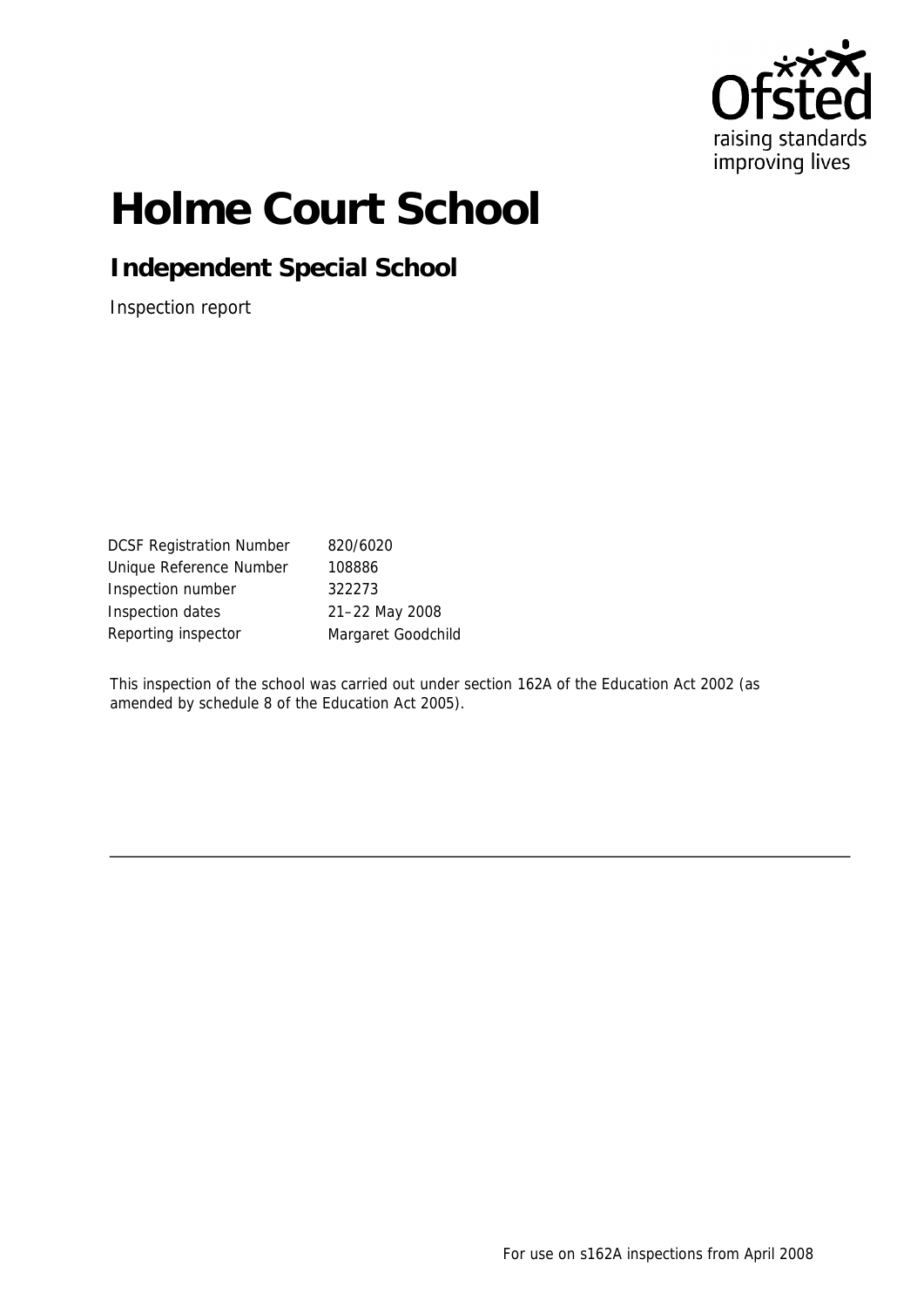© Crown copyright 2008

Website: www.ofsted.gov.uk

This document may be reproduced in whole or in part for non-commercial educational purposes, provided that the information quoted is reproduced without adaptation and the source and date of publication are stated.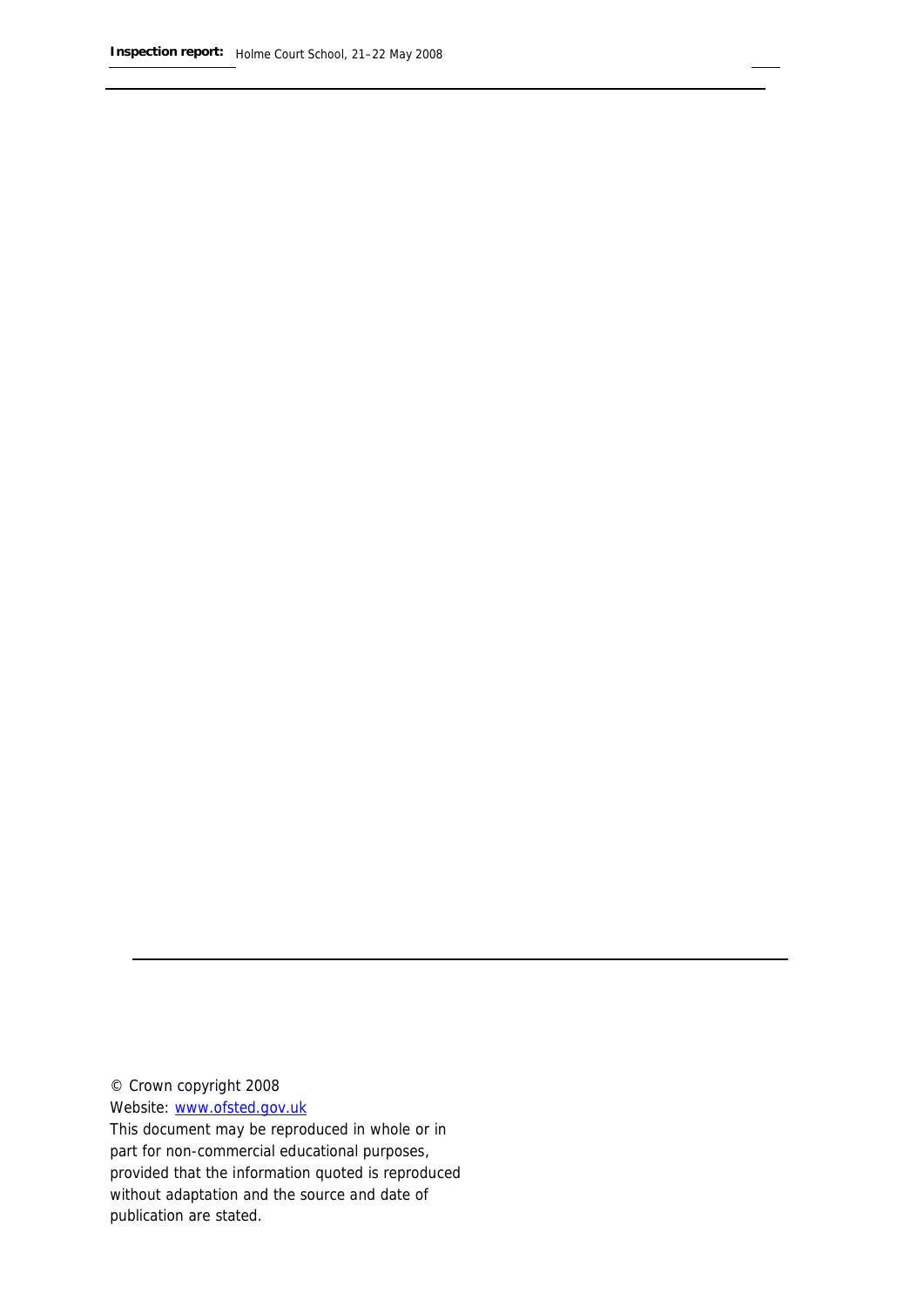## **Purpose and scope of the inspection**

This inspection was carried out by Ofsted under section 162A of the Education Act 2002, as amended by schedule 8 of the Education Act 2005, in order to advise the Secretary of State for Children, Schools and Families about the school's suitability for continued registration as an independent school.

## **Information about the school**

Holme Court School is a small, independent, co-educational, day, special school set in a rural location near Biggleswade in Bedfordshire. The school opened in January 2005 as a non-profit making organisation and, along with two independent schools in Cambridge, this is one of three schools owned by the Sturdy family. The school offers a specially tailored educational programme for pupils with dyslexia and associated difficulties. It provides short-term intensive programmes for pupils who stay, normally for between one and three years, after which they are expected to return to their previous school or move on to a new setting. There are currently 26 pupils on roll aged 8 to 13, 11 of whom have a statement of special educational need. The school has its own psychology research team, funded by the Department of Trade and Industry and the Economic and Social Research Council. Research to evaluate current support for pupils with dyslexia is being undertaken in partnership with Anglia Ruskin University and Cambridge University, and the school uses the findings from this to inform its own provision. This is the school's second inspection. It was first inspected in February 2006.

## **Evaluation of the school**

The school provides a good quality education and pupils make good progress. The quality of teaching and the curriculum is good, and the school has good assessment procedures in place. Provision for pupils' spiritual, moral, social and cultural development is outstanding. Pupils are well prepared for moving on to the next phase of their education, and the school successfully meets its aim to raise pupils' self-esteem and engender in them a renewed sense of confidence. It makes outstanding provision for pupils' welfare, health and safety. The school is a welcoming, relaxed yet purposeful community, and parents and pupils alike are overwhelmingly positive about its work. Good improvement has been made since the previous inspection and the school meets all of the independent school regulations.

#### **Quality of education**

The quality of the curriculum is good and improving, and the school has made good improvement in this aspect since the last inspection. The curriculum is kept under constant review through a detailed whole school development plan and separate plans in each subject. Appropriate policies and good schemes of work ensure that learning opportunities are matched well to pupils' needs and interests.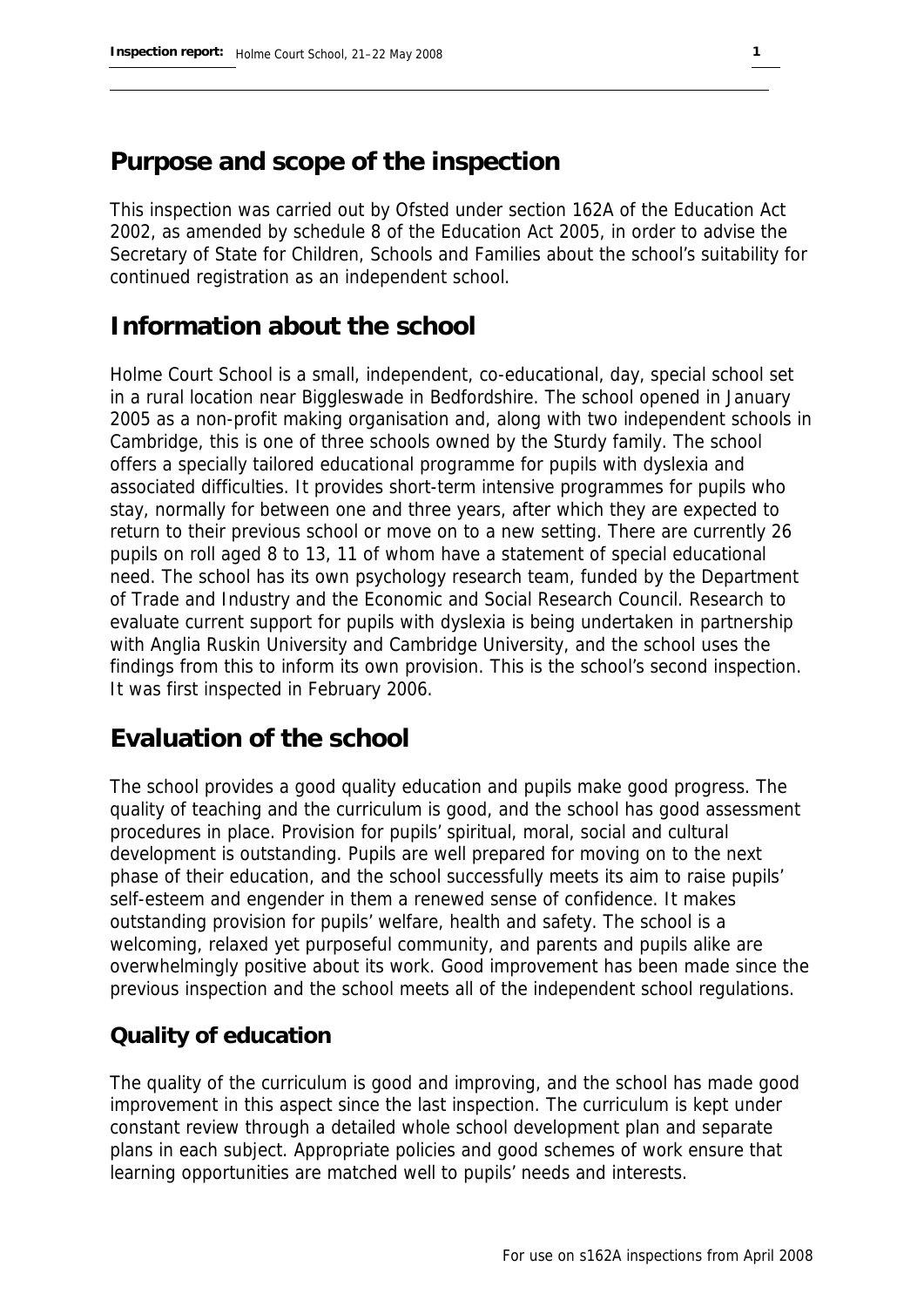The main focus of the curriculum is the teaching of the basic skills of literacy and numeracy because it is in these areas that pupils need the most support. The daily provision of intensive individual and small group sessions to address pupils' difficulties in English and mathematics is an outstanding feature of the school's work. A wide range of other activities ensure that the curriculum is broad and balanced. These activities include cookery, film-making, Spanish, organic gardening, touchtyping and music. In order to improve their coordination, pupils take part in a daily physical exercise programme, devised by a physiotherapist, and learn martial arts, as well as taking part in regular sports and swimming instruction. The school recently introduced the International Primary Curriculum which covers the teaching of humanities, personal, social and health education, citizenship and learning skills through cross-curricular topics.

A wide variety of educational visits, including some residential opportunities, is provided and the school has strong links with the local community. It is in the process of introducing the Young Enterprise Scheme to further enhance this aspect of its work, and already has links with the County Fire Service and the City of London Police. The school benefits from a collaborative relationship with its sister schools in Cambridge for sports fixtures, shared trips and the development of an International Curriculum. Weekly trips to the International School in Cambridge expand older pupils' social horizons as well as providing opportunities for them to use the school's science laboratories. Good procedures are in place to prepare pupils for the world of work and pupils at Key Stage 3 receive effective careers guidance. The school is working towards Healthy Schools status and the Quality Inclusion Mark.

Teaching is good overall, ranging from satisfactory to outstanding, and the school has made good improvement in this aspect since the last inspection. Small class sizes ensure a personalised and flexible approach to each lesson, and teaching in the intensive support sessions in literacy and numeracy is outstanding. Whilst provision ensures that pupils achieve well overall, there are instances of pupils making exceptional gains in their basic skills. All the teachers are trained, or being trained, as specialists in specific learning difficulties, and the staff benefit from additional weekly training through the research project that is based on the site. Teachers are skilled in asking questions that probe pupils' thinking and provide ample opportunity for them to develop their speaking and listening skills. Teachers and learning support assistants are all very encouraging to pupils and, as a result, pupils are confident to express their ideas and to take risks. Teachers have good subject knowledge, particularly in English and mathematics. The school is well resourced and teachers make good use of commercial resources as well as those they have made themselves. Learning support assistants are kept well informed about what is expected in each lesson and they make a good contribution to pupils' learning. In outstanding lessons, teaching is highly focused and dynamic, so that all pupils are absorbed and actively involved. Where teaching is satisfactory, learning objectives are not always clear to pupils and they are not reminded of their individual targets or the need to take responsibility for their own learning.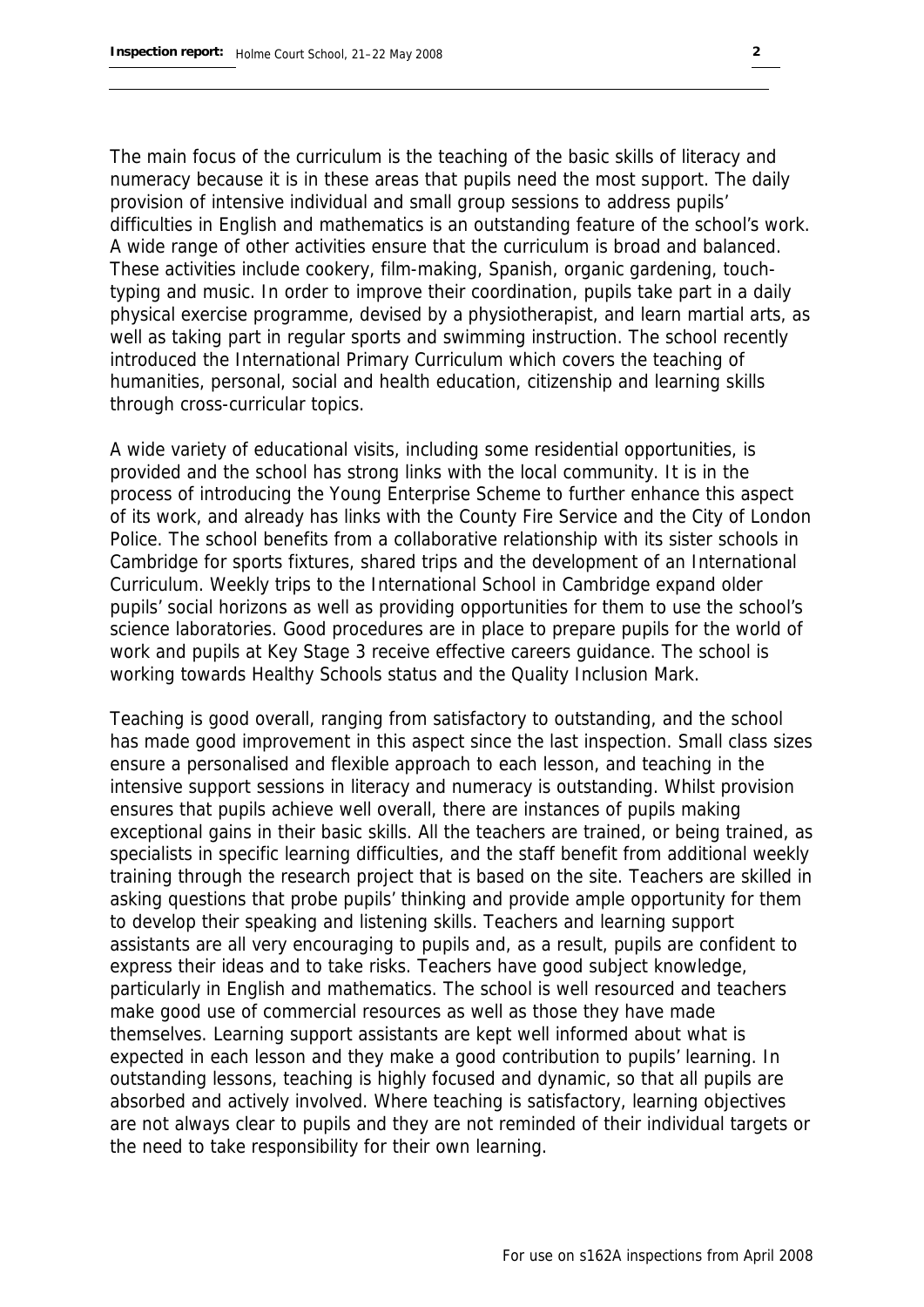The assessment of pupils' attainment and progress is good and the diagnosis of their specific difficulties is outstanding. On entry, each pupil is thoroughly assessed by the school's resident psychologist to inform their individual education programme, and targets are reviewed termly with pupils and parents. Pupils' attainment is charted through standardised testing twice a year in reading, spelling and numeracy, and additional tests are used where appropriate. Pupils receive much verbal feedback about how well they are doing and teachers regularly check pupils' understanding in lessons. They also record pupils' attainment in individual subjects and in the specialist programmes they are following. The school annually assesses pupils' National Curriculum levels for use when they move to their next school. Senior staff track pupils' attainment across subject areas but the school is at an early stage in measuring pupils' progress to evaluate its overall effectiveness or to check the impact of new initiatives or aspects of provision. Limited attention to measuring how much progress pupils have actually made, led the school to judge pupils' progress as only satisfactory. Data collected during the inspection showed that progress is good overall with instances of outstanding progress for some pupils.

#### **Spiritual, moral, social and cultural development of the pupils**

Provision for pupils' spiritual, moral, social and cultural development is outstanding. The nature of pupils' learning difficulties means that they typically enter the school with very low self-esteem and a fear of failure. The school judged this aspect of its work to be good, rather than outstanding, but discussion with pupils revealed the profound impact the school's work has had on their sense of self. Their comments reflected the fact that the school's greatest strength is the way it makes pupils feel valued and, therefore, ready to learn. Relationships between pupils and teachers are mutually respectful, and pupils very much appreciate the help they are given with their work. They say that they enjoy school a great deal and feel confident because 'the teachers understand each child'. Attendance is good and many pupils who were previously school-phobics have made outstanding improvement in their eagerness to attend school. There is no unauthorised absence and pupils often choose to come into school early and stay late. Although a few pupils' difficulties can lead to challenging behaviour, the behaviour of many individual pupils is outstanding. Behaviour is good overall and the school is calm and orderly. Pupils understand the importance of healthy eating and they respond very well to the many opportunities to be physically active. The school council meets weekly and pupils say that they feel listened to. They readily take on responsibility around the school, for instance collecting eggs from the chickens and helping with gardening, as well as contributing to a wide range of fundraising events. The school's focus on an international curriculum ensures that pupils' are developing a broad awareness of cultural and social issues. Through citizenship, pupils gain a general knowledge of public institutions and services in England. Furthermore, the warm family atmosphere and strong sense of community within the school increase pupils' awareness of their place and responsibilities in society.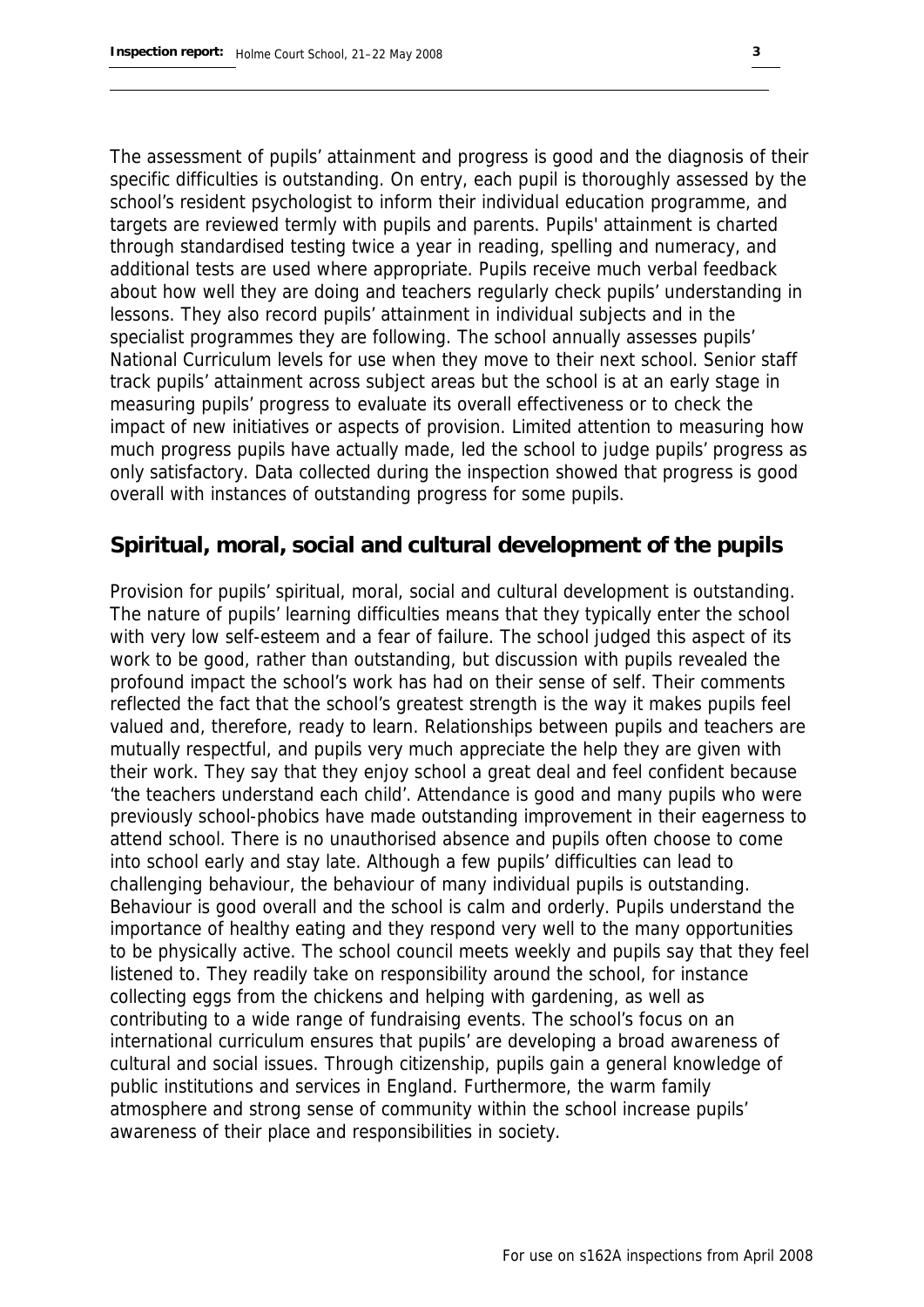#### **Welfare, health and safety of the pupils**

The school judged this aspect of its work to be good, but inspection findings show that provision for the welfare, health and safety of pupils is outstanding. The school now meets all the regulations in this respect, and places great emphasis on meeting pupils' individual needs through a heightened sensitivity towards their learning difficulties. The fact that this is a very small school with a staff ratio of one adult to three pupils also means that pupils are supervised exceptionally well. Pupils' wellbeing is underpinned by a comprehensive range of effective policies, and the school has thorough systems of rewards and sanctions in place to promote good behaviour. It keeps detailed records of any incidents and pupils say that any difficulties between them are quickly resolved. Staff assess risks around the school building and prior to outings to avoid any potential hazards. Pupils are taught how to be safe and healthy living is strongly encouraged. Pupils grow and eat their own organic produce and undertake physical exercise on a daily basis. Individual needs are carefully taken into account when placing pupils in teaching groups for all lessons or for a specific subject if they are more or less advanced than their classmates. The school takes steps to ensure that pupils' medical needs are met and has thorough procedures in place for first aid. Strong attention is placed on pupils' emotional well-being and pupils are clearly very happy and feel secure and protected. Sound fire risk assessments are regularly carried out. The school is fully inclusive and meets the requirements of the Disability Discrimination Act. Staff provide training to other establishments in meeting the requirements of the Act and voluntary outreach support to increase others' understanding of dyslexia.

#### **Suitability of the proprietor and staff**

Appropriate recruitment procedures are in place to ensure that all staff and volunteers have undergone the necessary checks to confirm their suitability to work with children. A central staff register has been implemented and training in safeguarding pupils has been undertaken by the headteacher in line with the latest statutory requirements. All staff and proprietors have had the required enhanced checks with the Criminal Records Bureau.

#### **School's premises and accommodation**

The school is located in an Edwardian house, set in seven acres of landscaped and wooded grounds. The premises and accommodation are in good condition and enable effective learning. They are well maintained and teaching areas are clean, tidy and suitably decorated. Classrooms are of an appropriate size for the number of pupils using them. Furniture is arranged well to suit the style of teaching which supports effective dialogue between teachers and pupils. There are appropriate facilities for pupils who are ill. There is good specialist accommodation for information and communication technology, art and physical education. The expansive grounds provide excellent facilities for sport and gardening, and the peaceful location makes a substantial contribution to pupils' personal development.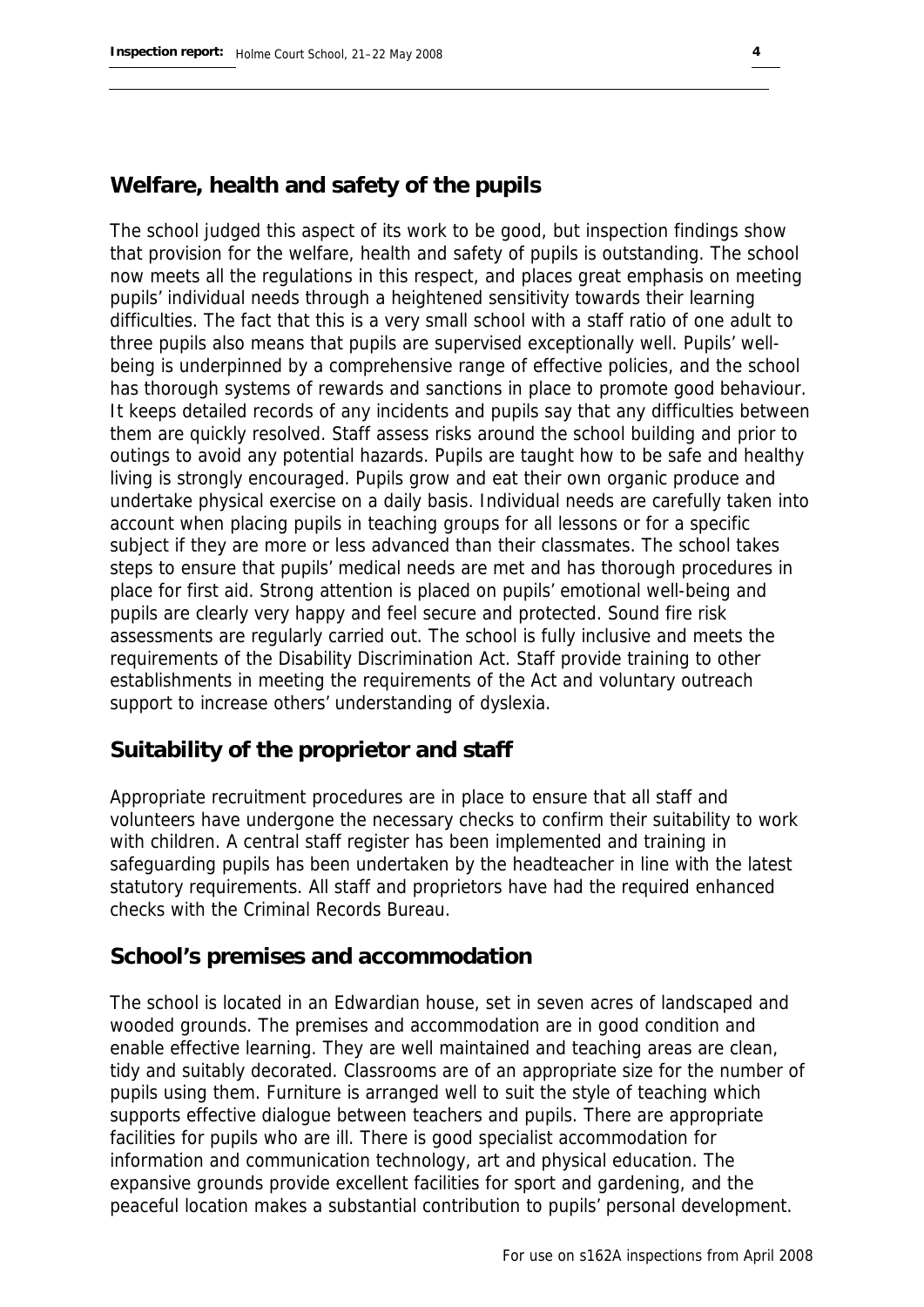#### **Provision of information for parents, carers and others**

Parents and carers receive detailed and comprehensive information about the school's provision. The school brochure, regular newsletters and the school website ensure that parents are fully informed about the school's aims and ethos, and are aware of its policies. The school works very closely with parents as partners when pupils are admitted and when they move on to other schools. Parents receive good quality written reports on their children's progress and the school is in regular contact with parents to keep them suitably informed about their child's education. Parents express a very high level of satisfaction with the school's work and the school operates an open door policy for parents. It regularly conducts surveys to gather their views and many parents are closely involved in the life of the school, supporting with special activities and fundraising events.

#### **Procedures for handling complaints**

The complaints procedure meets the requirements. The school has had no complaints in the last year.

### **Compliance with regulatory requirements**

The school meets all of the Education (Independent School Standards) (England) Regulations 2003 as amended January 2005.

## **What the school could do to improve further**

While not required by the regulations, the school might wish to consider the following points for development:

- ensure that teachers consistently promote a sense of responsibility in pupils for their own learning through reminding them of their individual targets and sharing learning objectives with them
- measure the impact of new initiatives, as well as on-going provision, by evaluating their impact on pupils' academic progress and personal development.